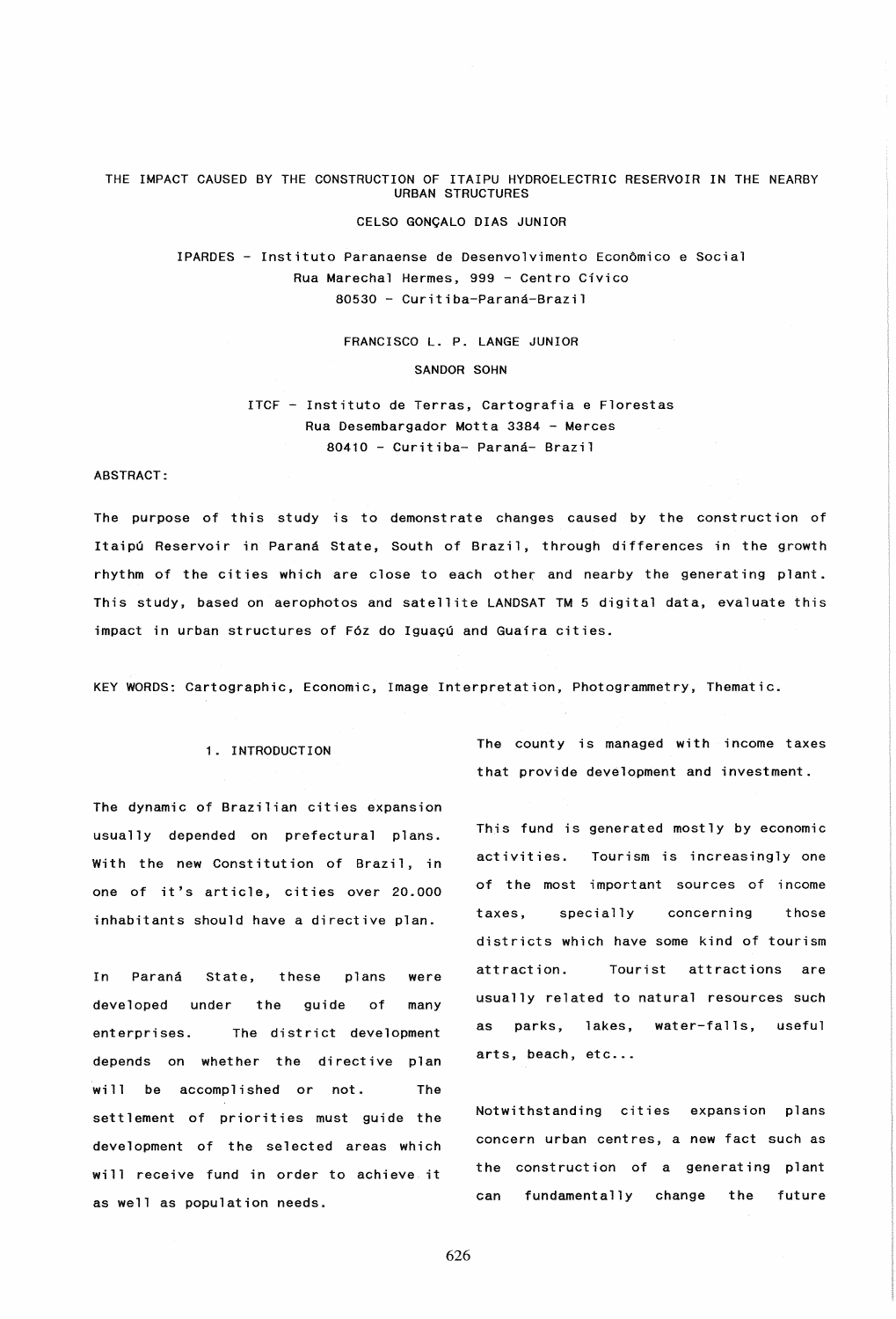development of the district involved.

The Purpose demonstrate; of with t hi s help study is to of satell ite LANDSAT TM 5 images, aerophotos and social-economic informations; that building trades such as the construction of Itaipú Reservoir can deeply change the natural development of nearby cities Fóz do Iguaçú and Guaira.

The subject of this study are the urban structure, of these cities located at extreme West and West of Paraná State. Several years ago, both cities had well known international touristic attraction, homogeneous population and alike demographic rates. ( Fig.1).



However, Fóz do Iguaçú took the benefit of Itaipu Reservoir construction due to its localization while almost none was brought to Guaira.

The main objectives of the study are: 1) get available data of the districts concerning urban impact. 2)- get

available management corrections caused by this data that could provide impact. 3)- contribute to elaborate a development plan based on real data taken from the impact. 4)- demonstrate that the district urban community participation is of great importance whenever a decision cam change the future life of a city. 5)- At last, as Lange Jr. Maximiano(1990), demonstrate artificial satellites are of and that great importance concerning real informations about the environment and its disposal to the public.

Analyses and manipulation of pixels values trough computers provided by orbit image process in digital format is one of the methods of getting information.

# 2. METHODOLOGY AND MATERIALS

# 2.1. Area of Study

As the subject of the study is the impact caused by Itaipú Reservoir construction, the chosen areas were F6z do Iguaçú and Guaira cities, in West of Paraná State.(Fig.2).

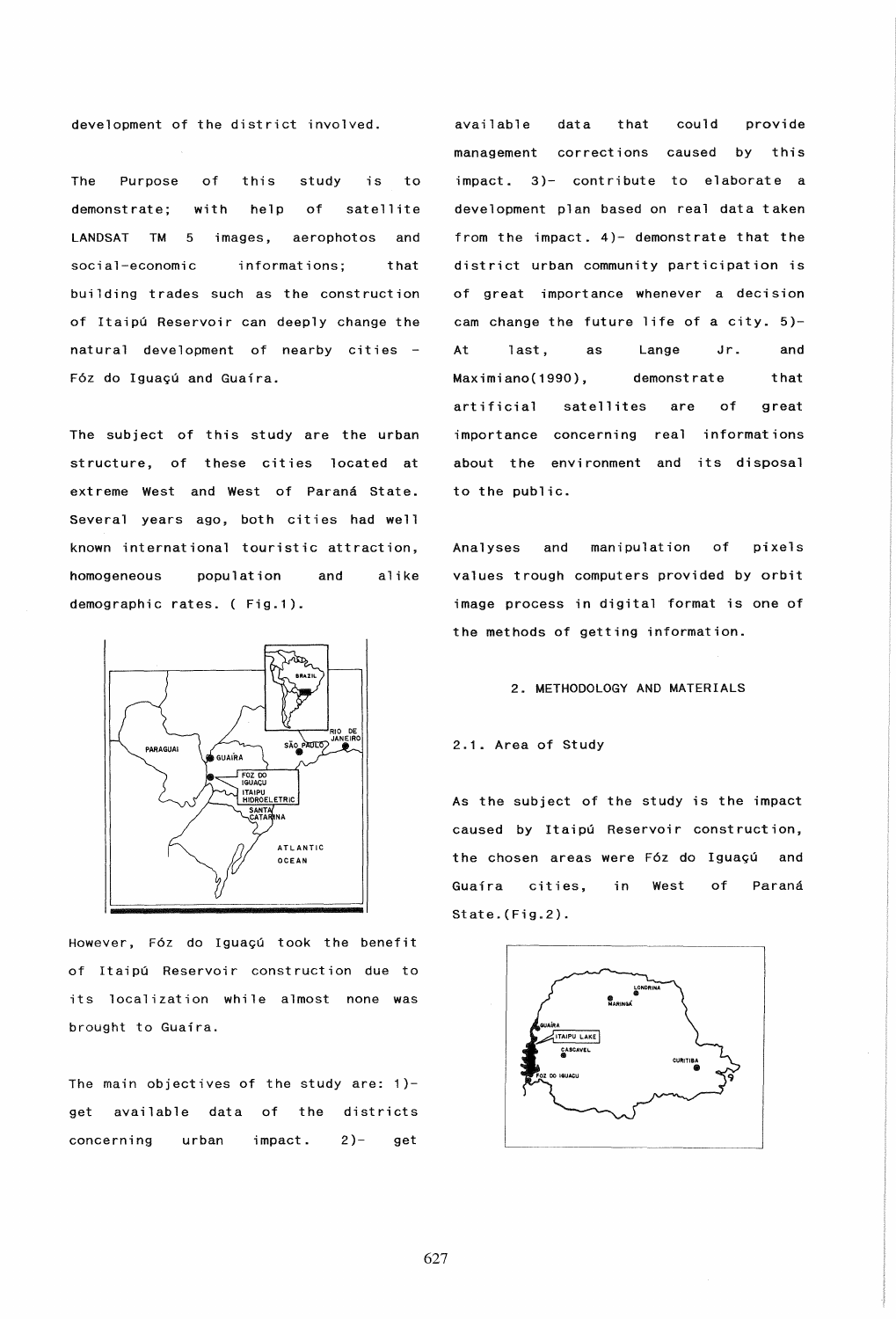In order to develop this paper, panchromatic aerophotos dated 1953, 1963 and 1980, scale 1 :25.000 were used in order to identify and delineate structures of the cities involved. urban

Nineteen sixty-three aerophotos 1:10.000 scale were used to identify and compose cartography data of that time.

Satellite LANDSAT TM 5 orbit image was used as main study at orbit-point 224/78 dislocated six seconds north on 19/05/91 in digital format - streamer data disk, LANDSAT TM 5 images in colour paper, 1:250.000 scale orbit point 224/78 on 02/09/89 and 224/77 on 18/09/89 and TM 5 scale 1:100.000 images in colour paper orbit point 224/78 B on 12/10/86 and 224/77 B on 09/08/86 were used as a support and preliminary analysis.

Urban plants of Fóz do Iguaçú and Guafra, scale 1 :10.000 dated 1990 were also used at the present study.

As additional support, social-economic data about the two cities were taken from official institutes.

A PC-AT type microcomputer, SITIM-150 software, digital table, MAXICAD software are used to this study.

### 2.3 Methodology Used

The method of work comprised basic interpretation of aerophotos of F6z do Iguacú, scale 1:25.000 dated 1963 and Guaíra, scale 1:25.000 on the same year to compose cartography data.

After recording LANDSAT TM 5 digital data in computer, analysis were made in order to get the ideal combinations that would best characterize urban structures during interpretation.

As the band combination that best represents this structure was identified, the material analysis was possible.

Information based on interpretation of satellite digital image on 1991 of F6z do Iguacú and Guaira were recorded in colour photographic paper in 1 :250.000 approximate scale.

## 3.RESULTS

Urban plants mapping from aerophotos scale 1:10.000 on 1963 and results from the treatment of satellite LANDSAT TM 5 image were overlaid and demonstrate that urban expansion of Fóz do Iguaçú was of great importance when compared with urban expansion of Guafra.

Nineteen ninety-one demographic census confirms the reality shown by satellite image. (Table 1).

628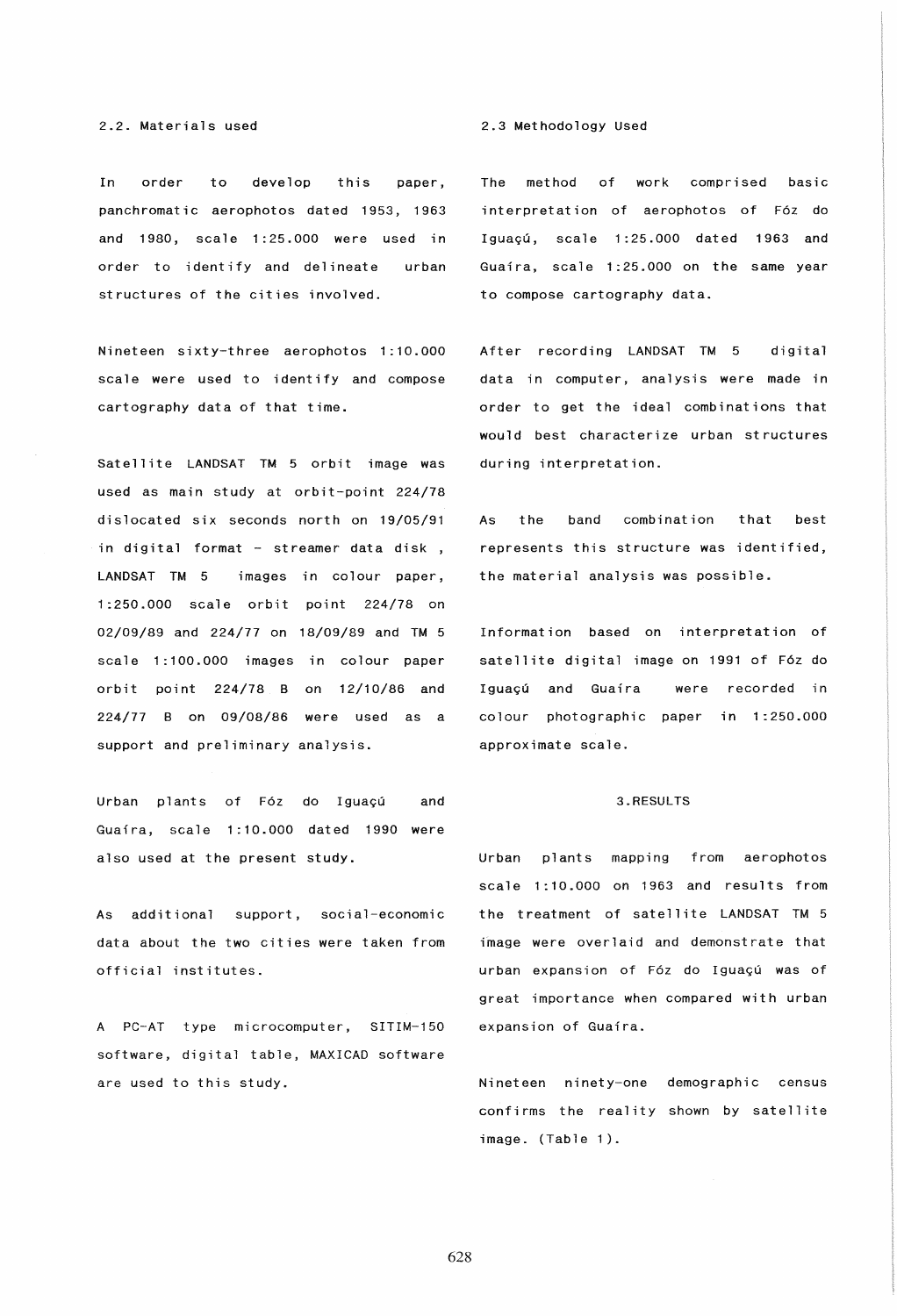

# 4. SUMMARY AND RECOMMENDATION

This work was basically a pilot-test of Satellite LANDSAT TM 5 digital data and images have been effectively used to show the spatial variation of urban sites and several relationship between aerophotos about cities expansion. The destruction Sete Quedas Falls.  $of$ touristic attraction of Guaira and one of the most important sources of fund, affected natural development. keeping urban structure and population almost the same. On the other hand, Fóz do Iguaçú saw an important urban expansion due to the large number of people that arrived since beginning of Itaipú the Reservoir construction. The city kept its main fund source - Iguaçú Water Fall and got another - Itaipú Reservoir which is visited by hundred of thousand people. Among other factors that contributed to Fóz do Iguaçú expansion, are the sale of

foreign products from Cidad del Leste in Paraguay, through Amizade bridge. Tancredo **Neves** bridge construction between Brazil and Argentina and the Big Itaipú Lake.

## **ACKNOWLEDGMENTS**

This study was made possible by a joint study agreement between SEMA/ITCF and SEPL/IPARDES. The authors are grateful to Mr. Paulo R. Martini of the INPE for constructive their very  $comment$ s Special acknowledgements to Mr. Reinhard Heissler of GTZ, Dr. Vitório Sorotiuk of ITCF, Dr. Mariano M. Macedo, Mr. Emilio Boschilia  $of$ **IPARDES** for  $\mathbf{c}$ . very constructive comments and support. Paulo Rohrbach processing all aerophotos and Mariane L. Barberi who have drawn all graphics and maps.

## REFERENCES AND LITERATURE

Habiaga, L.A.G. de, et all. 1991. 'Uso de Imagens de Satélitei Aplicadas ao Estudo de Áreas Urbanas nas Cidades de Rio Grande, Pelotas e São José do Norte-RS.', in: II Encontro Nacional de Sensoriamento Remoto Aplicado ao Planejamento Municipal, Serra Negra, SP., pp. 141-148.

 $L.A.G.$ Habiaga, de, et a11. 1991. "Evolução Urbana das Cidades que Margeiam a Lagoa dos Patos-RS., in: II Encontro Nacional de Sensoriamento Remoto Aplicado